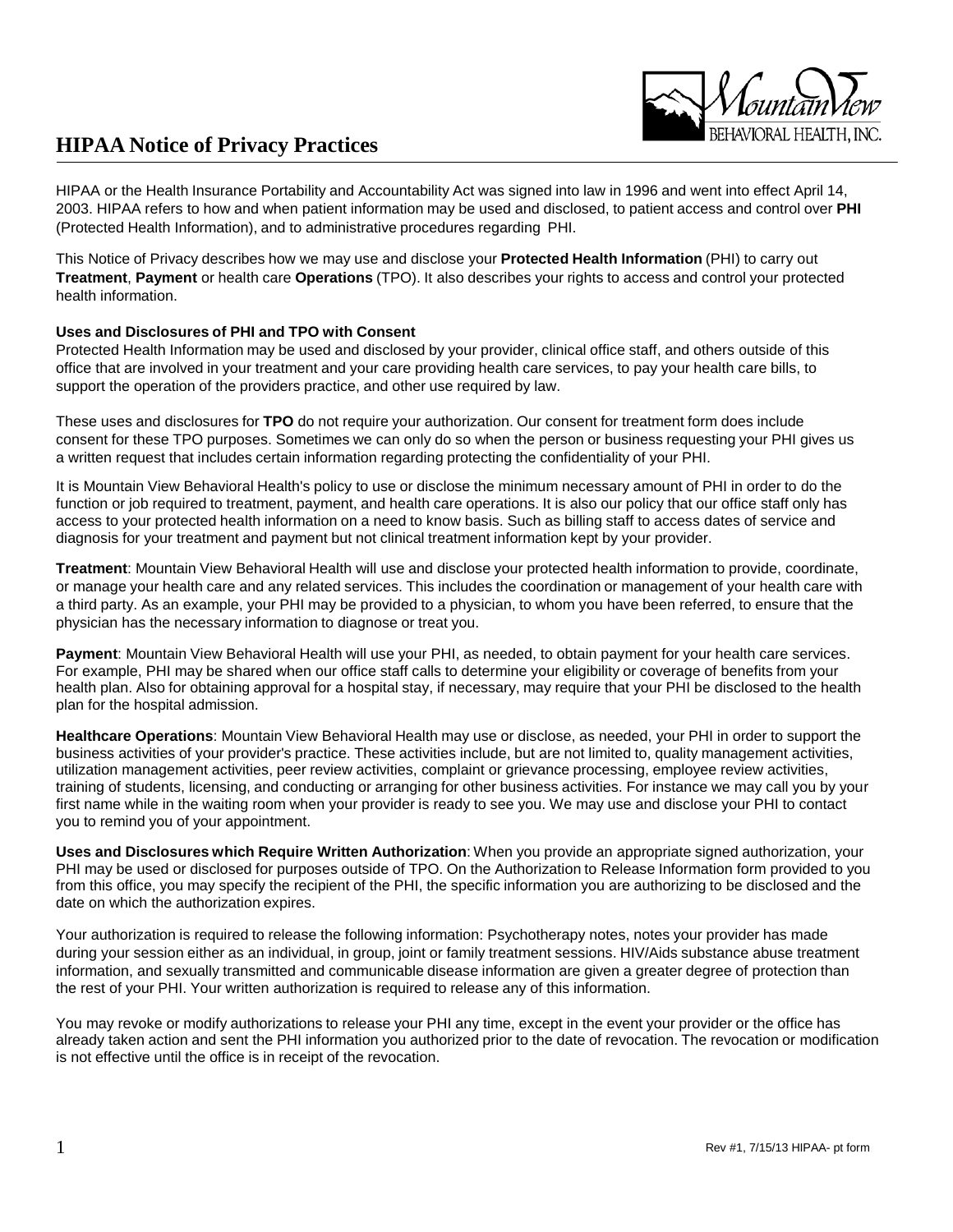

**PHI that does not need your Consent or Authorization**: Mountain View Behavioral health may disclose or use PHI without your consent or authorization under certain circumstances these are:

**\* Child Abuse**- When your provider, in their professional capacity, has knowledge of, or reasonably suspects that a child has been the victim of abuse, neglect, that his/her emotional well being is endangered or that mental suffering has been inflicted upon the child must be reported immediately, by your provider, to the appropriate agency such as the Police Department or Sheriffs Department, County Probation Department, or County Welfare Department.

#### **\* Elder or Dependent Adult and Domestic Abuse -**

Should your provider, in their professional capacity, observe or have knowledge of an incident that reasonably appears to be physical abuse, abandonment, abduction, isolation, financial abuse or neglect of an elder or dependant adult, or if the provider is told by an elder or dependant adult that he/she has experienced any of the above or your provider reasonably suspects such, they must report the known or suspected abuse immediately to the appropriate authorities or local law enforcement agency.

The information is not required to be reported if the elder or dependent adult has been diagnosed with a mental illness or dementia, or is the subject of a court ordered conservatorship because of a mental illness or dementia, and your provider is not aware of any independent evidence that corroborates the statement that the abuse has occurred, and the provider reasonably believes that the abuse did not occur.

**\* Health Oversight** - Should a complaint be filed against your provider with the appropriate state licensing board, the board has the authority to subpoena the confidential behavioral health information from your provider that is relevant to that complaint.

**\* Judicial or Administrative Proceedings** - Should you be involved in a court proceeding where a request is made about the professional services your provider has rendered to you, your provider must not release your PHI without authorization from you or your legal or personal representative, a court order or a subpoena to produce records, signed by a judge, where the party seeking the records provides your provider showing that you or your legal representative (attorney) have been served with a copy of the subpoena, affidavit and/or appropriate notice, and you have notified your provider that you are bringing a motion in court to quash (block) or modify the subpoena.

The privilege does not apply when you are being evaluated for a third party or court ordered evaluation. Your provider will review this information with you.

**\* Serious Threat to Safety or Health** -Should you communicate to your provider that there is a treat of physical violence against an identifiable potential victim; your provider must make reasonable efforts to communicate that information to the potential victim and proper law enforcement. Should your provider have reasonable cause to believe that you may be a danger to yourself or others; they may use or disclose relevant information to prevent the threatened danger.

**\* Worker's Compensation** - Should you file a Worker's Compensation claim, your provider must file within 5 working days, a report to your employer regarding their evaluation and findings about your injury and treatment. The Worker's Compensation Commission may also require updated information to determine your eligibility to receive worker's compensation.

**\* Patient Rights under HIPAA regarding Privacy & Security under PHI** - You have the right to request your provider, not to disclose or use any part of your PHI for the purposes of TPO or use your PHI not be disclosed to family members or friends who may be involved in your care or for notification purposes as described in this Notice of Privacy Practices. You must be specific regarding the restrictions requested and to whom they apply.

Your provider is not required to agree with your restriction request. If your provider believes it is in your best interest to permit use and disclosure of your PHI then, your PHI will not be restricted. You have the right to use a different health care professional. If you are using a third party payor, TPO consent is required for your provider to comply with the payor requirements.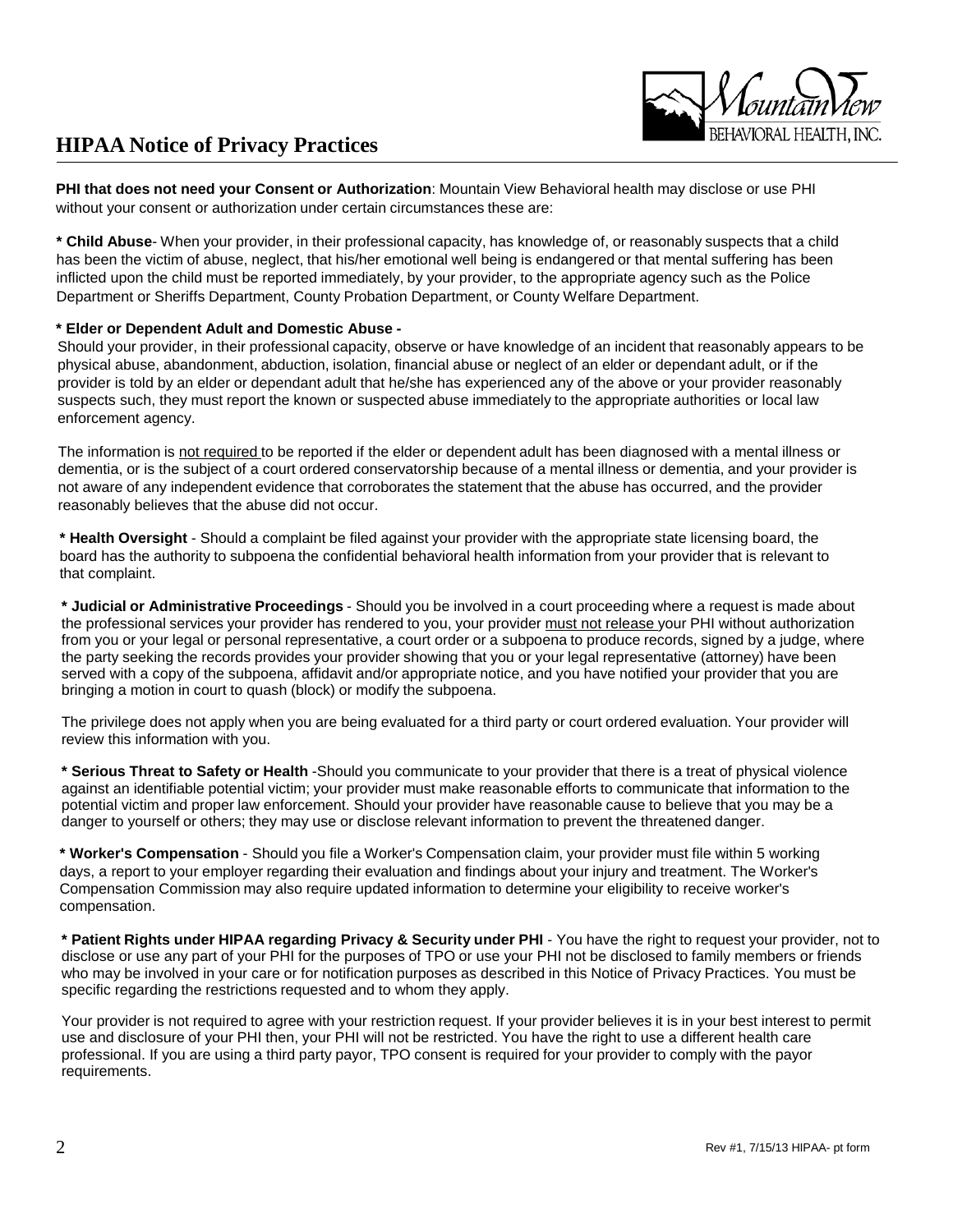

**The Right to Receive Confidential Communications at Alternative locations by Alternative Means** - You can request and receive communications of PHI at alternative locations. You must notify your provider and give phone numbers and address.

**The Right to Inspect and Copy your PHI** - You have the right to inspect or obtain a copy of your PHI in your provider records provided the PHI is maintained in the record. Your provider may deny access to PHI under certain circumstances.

Under Federal law, the following records may not be inspected or copied by you; psychotherapy notes, information compiled for use in a civil, criminal or administrative action/proceeding and PHI that is subject to law that prohibits access to PHI.

**The Right to Amend your PHI** - You may request your provider amend or correct erroneous information in your PHI. If denied you may file a disagreement statement with your provider who also has the right to rebuttal, in writing, and provide you with a copy of the rebuttal.

**The Right to an Accounting of Non-Routine uses and Disclosures of PHI** -You have the right to an accounting of disclosure and non routine uses of PHI other than those for TPO. This would include uses and disclosures for which you have neither provided consent nor authorization.

**Provider Responsibilities** - The law requires your provider to maintain the privacy of PHI and provide you with a notice of legal duties and privacy practices in regard to PHI.

Mountain View Behavioral Health and your provider reserve the right to change the terms of this notice but will inform you of these changes if any. Unless otherwise notified, your provider will abide by the terms in effect currently. If there are revisions to the privacy practices a notice will be provided to you either via mail or at your next treatment visit. You do have the right to object or withdraw from treatment as provided in this notice.

**Questions & Complaint Contact** - Should you have any questions concerning this notice or believe your privacy rights have been violated and wish to file a complaint with our office please send your written compliant to:

> Ken Kaiser, LCSW, Privacy Officer Mountain View Behavioral Health, Inc. 585 N. Mountain Ave. Ste.B Upland, CA 91786

You may also send a complaint to the Secretary of the US Department of Health and Human Services.